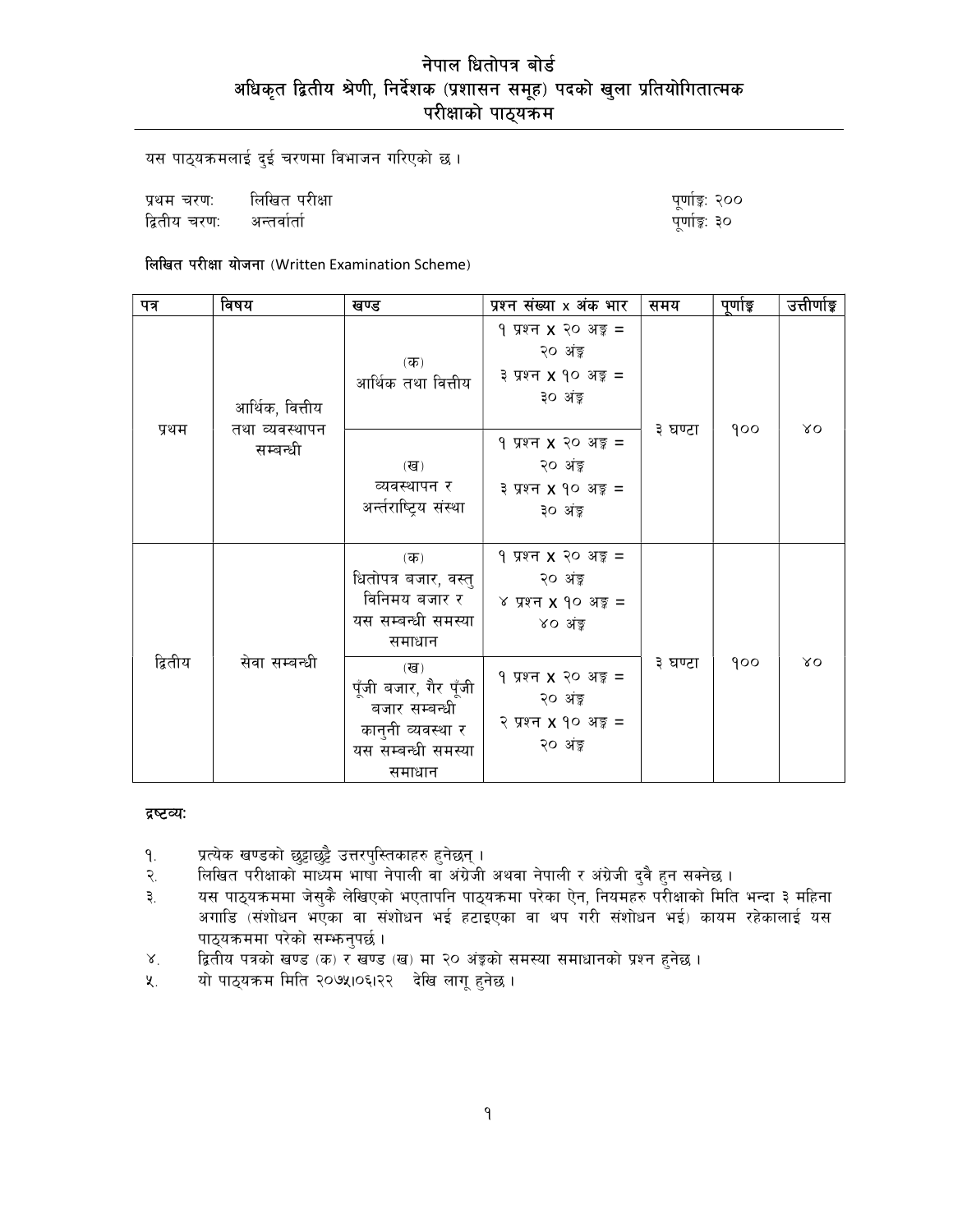#### प्रथम पत्र

#### खण्ड (क) आर्थिक वित्तीय तथा व्यवस्थापन

- आर्थिक, उदारीकरण, विश्वव्यापिकरण तथा निजीकरण *र नेपालको अर्थतन्त्रमा यसको प्रभाव ।* ۹.
- २. आर्थिक विकासका प्रमुख सूचकहरु तथा निर्धारक तत्वहरु (Determinants of Economic Growth)
- अल्पविकसित अर्थतन्त्र एवं अल्पविकसित देशका विशेषताहरु। ३.
- नेपालको आर्थिक, मौद्रिक, वित्तीय, बाणिज्य नीति र औद्योगिक नीति ।  $\lambda^{\circ}$
- नेपालको संस्थागत क्षेत्र अवस्था र चुनौतीहरु। 义.
- ६. वित्तीय मध्यस्थता प्रणाली एवं यसका कार्य, महत्व र चुनौतिहरु।
- वित्तीय प्रणालीका सहभागीहरु (Participants of Financial System)।  $\mathcal{G}_{\mathcal{C}}$
- वित्तिय योजना र पूँजी संरचना योजना (Financial Planning and Capital Structure Planning)। ζ.
- ९. विदेशी विनीमय प्रणाली तथा विदेशी मुद्रासँग नेपाली मुद्राको परिवर्त्यता: चाल् खाता तथा पूँजीगत खाता ।
- $90.$ मद्रा बजारका उपकरणहरु
- नेपालमा लगानीको वातावरण  $99.$
- नेपालमा योजनावद्ध आर्थिक विकास  $92.$
- सार्वजनिक संस्थानहरुको महत्व र नेपालमा यस्ता संस्थानहरुको उपादेयता ।  $93.$
- संसदको अर्थ तथा लेखा समिति ।  $98.$
- नेपालको सन्दर्भमा PPP Model 92.
- विकेन्द्रीकरण ।  $9\xi$ .

#### खण्ड (ख) व्यवस्थापन र अर्न्तराष्ट्रिय संस्था

- व्यवस्थापनको अवधारणा, एक्काइसौं शताव्दीमा व्यवस्थापनका चुनौतिहरु तथा व्यवस्थापकको भूमिका ।  $9.$
- नेतत्व, संचार र द्वन्द व्यवस्थापन। २.
- मानव संशाधन व्यवस्थापनका चुनौतीहरु । ३.
- रणनीतिक व्यवस्थापन तथा यसका प्रमुख पक्षहरुको बारेमा जानकारी ।  $\mathbf{X}$
- $\lambda$ . संगठनात्मक संरचना तथा यसका स्वरुपहरु ।
- अख्तियार प्रत्यायोजन तथा विकेन्द्रीकरण । ६.
- समूह गतिशिलता तथा सुमह निर्माण (Group behavior and team)। ৩
- उत्प्रेरणा (Motivation)।  $5.$
- अनसन्धान पहती सम्बन्धी जानकारी (Research Methodology)।  $\mathcal{S}_{\mathcal{A}}$
- $90.$ Method of Data Analysis: Descriptive statistics, variance, correlation and regression.
- SAPTA, SAFTA, BIMSTEC र नेपाल।  $99.$
- धितोपत्र नियमन निकायहरुको अन्तर्राष्ट्रिय संस्था (International Organization of Securities  $93.$ Commission) का मुलभूत सिद्धान्तहरु, नेपालको धितोपत्र बजारको अवस्थाको विश्लेषण र Association of National Numbering Agency (ANNA) को बारे जानकारी।

# अंड: ५०

अंड:५०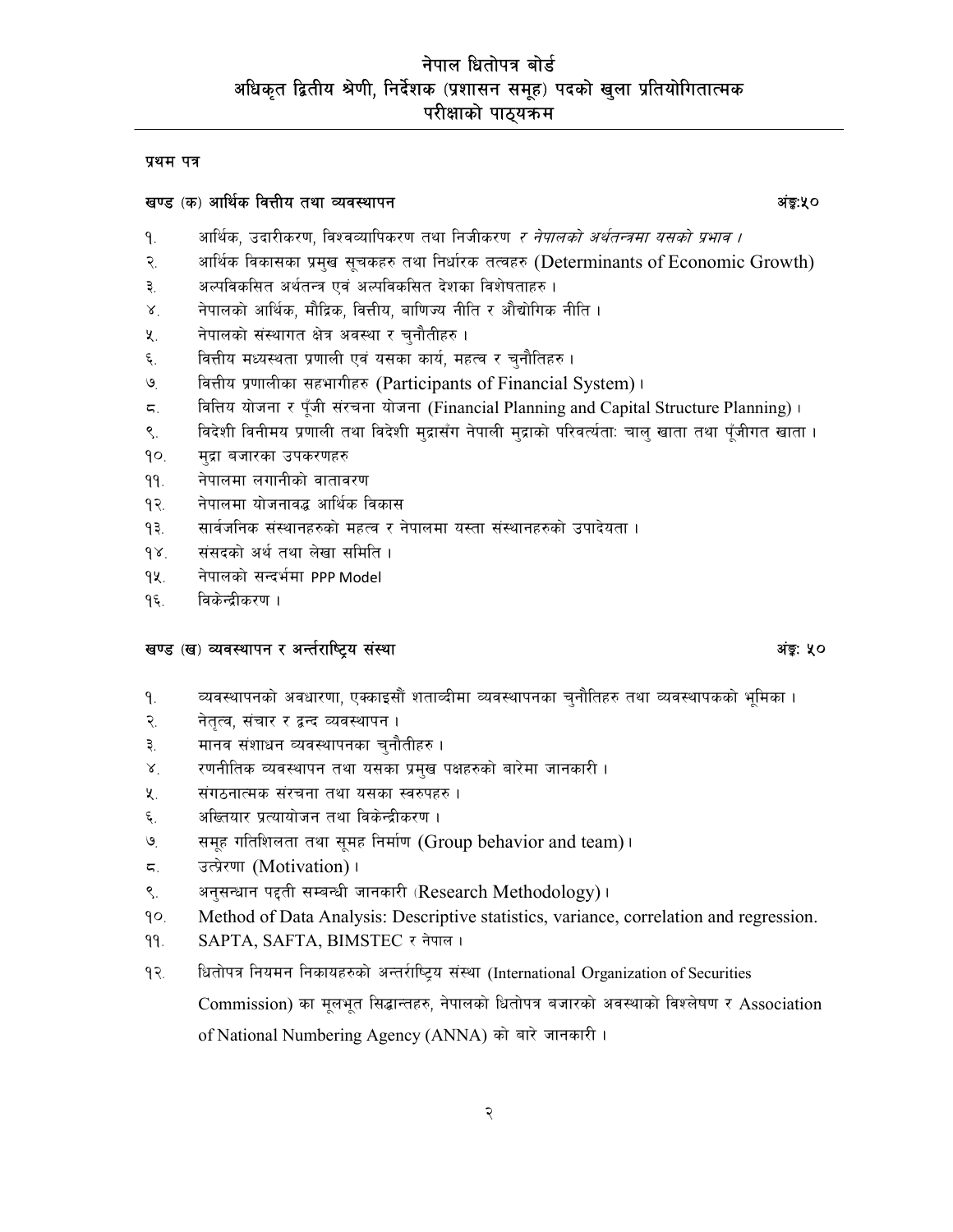- $93.$ अन्तरीष्ट्रिय संगठनहरु: World Bank, International Monetary Fund, Asian Development Bank, Multilateral Investment Guarantee Corporation, International Finance Corporation, International Development Association and World Trade Organization. INFE, ANFE, OECD, UNTCAD
- नेपालको केन्द्रीय तथा स्थानीय प्रशासनिक ढाँचा ।  $98.$
- राष्ट्रिय प्राकृतिक श्रोत तथा वित्त आयोग सम्बन्धी अवधारणा।  $9$ k.
- गैर सरकारी संस्थाहरु (NGO & INGO)  $9$
- १६. APG & FATF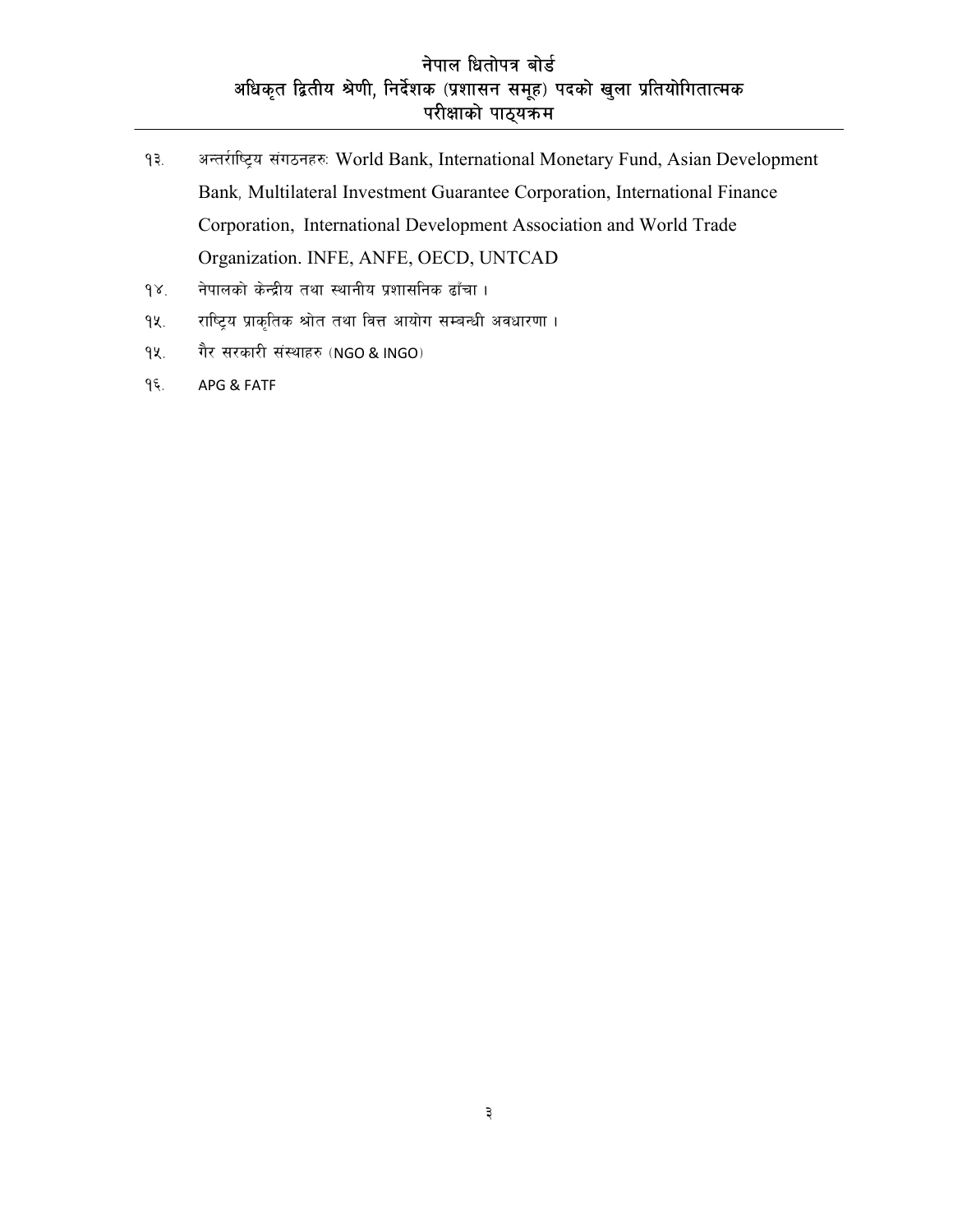# द्वितीय पत्र

| खण्ड (क) धितोपत्र बजार, वस्तु विनिमय बजार र यस सम्बन्धी समस्या समाधान |                                                                                                       | अंङ्ग: ६० |
|-----------------------------------------------------------------------|-------------------------------------------------------------------------------------------------------|-----------|
| ٩.                                                                    | नेपालमा धितोपत्र बजारको विकास, समस्या तथा चुनौतिहरु ।                                                 |           |
| २.                                                                    | अर्थतन्त्रमा धितोपत्र बजारको भूमिका ।                                                                 |           |
| ३.                                                                    | नेपाल धितोपत्र बोर्डको काम, कर्तव्य र अधिकार ।                                                        |           |
| $\lambda^{\cdot}$                                                     | प्राथमिक बजार र दोश्रो बजारको विकासक्रम, समस्या, चुनौती ।                                             |           |
| 义.                                                                    | वैकल्पिक लगानी कोष (private equity, venture capital ) को अवधारणा ।                                    |           |
| ६.                                                                    | वस्त् विनियम बजारको वर्तमान अवस्था र चुनौतीहरु                                                        |           |
| $\mathcal{O}_{\cdot}$                                                 | वस्त् बजारका व्यवसायीहरुको काम, कर्तव्य र अधिकार ।                                                    |           |
| ζ.                                                                    | धितोपत्र बिनिमय बजार (Stock Exchange) को काम, कर्तव्य र अधिकार ।                                      |           |
| $\mathcal{S}$ .                                                       | धितोपत्र बिनिमय बजार (Stock Exchange) को वर्तमान अवस्था, समस्या तथा चुनौतीहरु ।                       |           |
| qo.                                                                   | धितोपत्र बजारमा धितोपत्र दलाल, धितोपत्र व्यापारी र बजार निर्माता तथा मर्चेन्ट बैंकिङ्ग व्यवसायको काम, |           |
|                                                                       | कर्तव्य तथा वर्तमान अवस्था ।                                                                          |           |
| ۹۹.                                                                   | धितोपत्रको केन्द्रीय निक्षेप प्रणाली तथा धितोपत्र बजारमा केन्द्रीय निक्षेप प्रणालीको भूमिका र निक्षेप |           |
|                                                                       | प्रणालीको वर्तमान अवस्था ।                                                                            |           |
| १२.                                                                   | धितोपत्र बजारमा सामूहिक लगानी कोष तथा कोडिट रेटिङ्ग प्रणालीको भूमिका तथा वर्तमान अवस्था ।             |           |
| ۹₹.                                                                   | नेपालको धितोपत्र कारोवार प्रणाली तथा यसका चुनौतीहरु ।                                                 |           |
| $\delta$                                                              | धितोपत्रको सूचिकरण सम्बन्धी व्यवस्थाहरु ।                                                             |           |
| 94.                                                                   | धितोपत्र बजारमा सूचिकृत संगठित संस्थाको क्षेत्र सम्बन्धी विश्लेषण ।                                   |           |

- सूचिकृत संगठित संस्थाहरुको सूचना प्रवाह सम्बन्धी व्यवस्था तथा यसको अवस्था ।  $9\xi$ .
- धितोपत्र बजारमा सूचिकृत कम्पनीहरुको संस्थागत सुशासन (Corporate Governance) को अवस्था र  $99.$ यसको महत्व ।
- पूँजी बजारका संयन्त्र एवं उपकरणहरु (Instruments)।  $95.$
- मार्जिन लेण्डिङ सम्बन्धी व्यवस्थाः अवधारणा तथा महत्व ।  $98.$
- नेपालमा सरकारी तथा संस्थागत ऋणपत्र बजारको अवस्था। २०.
- धितोपत्र बजार सूचकांकहरु । २१.
- जोखिम र प्रतिफल तथा यसको विश्लेषण। २२.
- २३. धितोपत्र निष्काशन गर्ने संगठित संस्थाको विवरणपत्र तथा वित्तीय विवरणहरुको विश्लेषण ।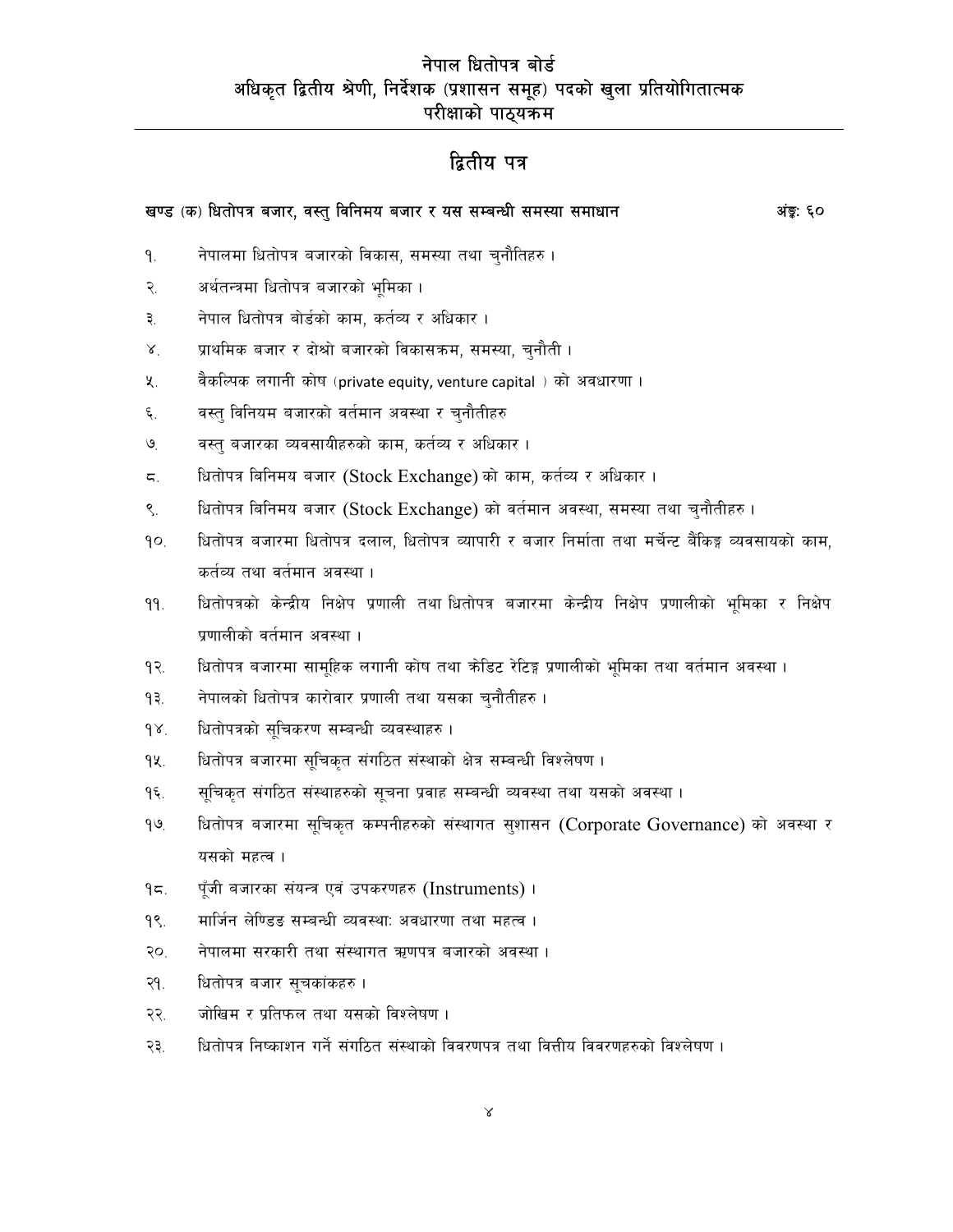- धितोपत्र मल्याङ्गन विधिहरु (Models/Method): Technical, Fundamental and other  $58<sup>7</sup>$ Analysis (
- ओभर द काउन्टर बजारको महत्व तथा कारोवार प्रकुया। २५.
- २६. मद्रा बजार।
- ২७ यस सम्बन्धी समस्या समाधान।

#### खण्ड (ग) पूँजी बजार, गैर पूँजी बजार सम्बन्धी कानुनी व्यवस्था र यस सम्बन्धी समस्या समाधान अंड: ४०

- धितोपत्र सम्बन्धी ऐन, २०६३, वस्तु विनिमय बजार सम्बन्धी ऐन, २०७४।  $9.$
- २. सरकारी ऋणपत्र दोश्रो बजार व्यवस्थापन नियमावली, २०६२; धितोपत्र बजार संचालन नियमावली, २०६४; धितोपत्र व्यवसायी (धितोपत्र दलाल, धितोपत्र व्यापारी तथा बजार निर्माता) नियमावली, २०६४; नेपाल धितोपत्र बोर्ड नियमावली, २०६४; धितोपत्र व्यवसायी (मर्चेन्ट बैंकर) नियमावली, २०६४; धितोपत्रको केन्द्रीय निक्षेप सेवा नियमावली. २०६७: सामहिक लगानी कोष नियमावली. २०६७ तथा कोडिट रेटिङ्ग नियमावली. २०६८, धितोपत्र दर्ता तथा निष्काशन नियमावली, २०७३, वस्तु विनिमय बजार सम्बन्धी नियमावली, २०७४, नेपाल धितोपत्र बोर्डको आर्थिक प्रशासन सम्बन्धी नियमावली, २०६६, कर्मचारी सेवाशर्त नियमावली, तथा नेपाल धितोपत्र बोर्ड सार्वजनिक खरीद सम्बन्धी नियमावली, २०६६।
- ₹. सरकारी ऋणपत्र दोश्रो बजार व्यवस्थापन विनियमावली, २०६२; ओटिसी (ओभर द काउन्टर) बजार सञ्चालन विनीयमावली, २०६५; धितोपत्र बजारको सदस्यता तथा कारोवार विनियमावली, २०५५; धितोपत्र बजारको सचिकरण विनियमावली. २०५३: धितोपत्रको केन्द्रीय निक्षेप सेवा विनियमावली. २०६८ तथा धितोपत्र कारोवार राफसाफ तथा फछर्यौट् विनियमावली, २०७०।
- $X^{\dagger}$ लगानी व्यवस्थापन (पोर्टफोलियो म्यानेजमेन्ट) सम्बन्धी निर्देशिका, २०६७, सामुहिक लगानी कोष निर्देशिका, २०६९, धितोपत्र निष्काशन तथा बाँडफाँड निर्देशिका, २०७४, सुचीकृत संगठित संस्थाहरुको संस्थागत सुशासन सम्बन्धी निर्देशिका, २०७४, धितोपत्र सार्वजनिक निष्काशनको केन्द्रीकृत विद्युतीय सेवा कार्य संचालन निर्देशिका, २०७४ तथा सम्पत्ति शुद्धिकरण तथा आतंककारी क्रियाकलापमा वित्तीय लगानी निवारण निर्देशिका, २०७४ ।
- सम्पत्ति शृद्धीकरण (मनी लाउण्डरीङ्ग) निवारण ऐन, २०६४  $\lambda$ .
- ६. संगठित संस्थाहरु एक अर्कामा गाभ्ने र गाभिने सम्बन्धी अवधारणा तथा यस सम्बन्धी काननी व्यवस्थाहरु।
- कम्पनी ऐन, २०६३, नेपाल राष्ट बैंक ऐन, २०५८ बैंक तथा वित्तीय संस्था सम्बन्धी ऐन, २०६३, बीमा ऐन,  $\mathcal{Q}_1$ २०४९, नेपाल चार्टर्ड एकाउन्टेन्टस् ऐन, २०५३, लेखापरीक्षण ऐन, २०४८ विदेशी विनिमय (नियमित गर्ने) ऐन, २०१९, करार ऐन, २०५६, विद्युतीय कारोबार सम्बन्धी ऐन, २०६३ र आयकर ऐन, २०५८ ।
- विद्यतीय कारोबार नियमावली, २०६४ र आयकर नियमावली, २०५९ ।  $5.$